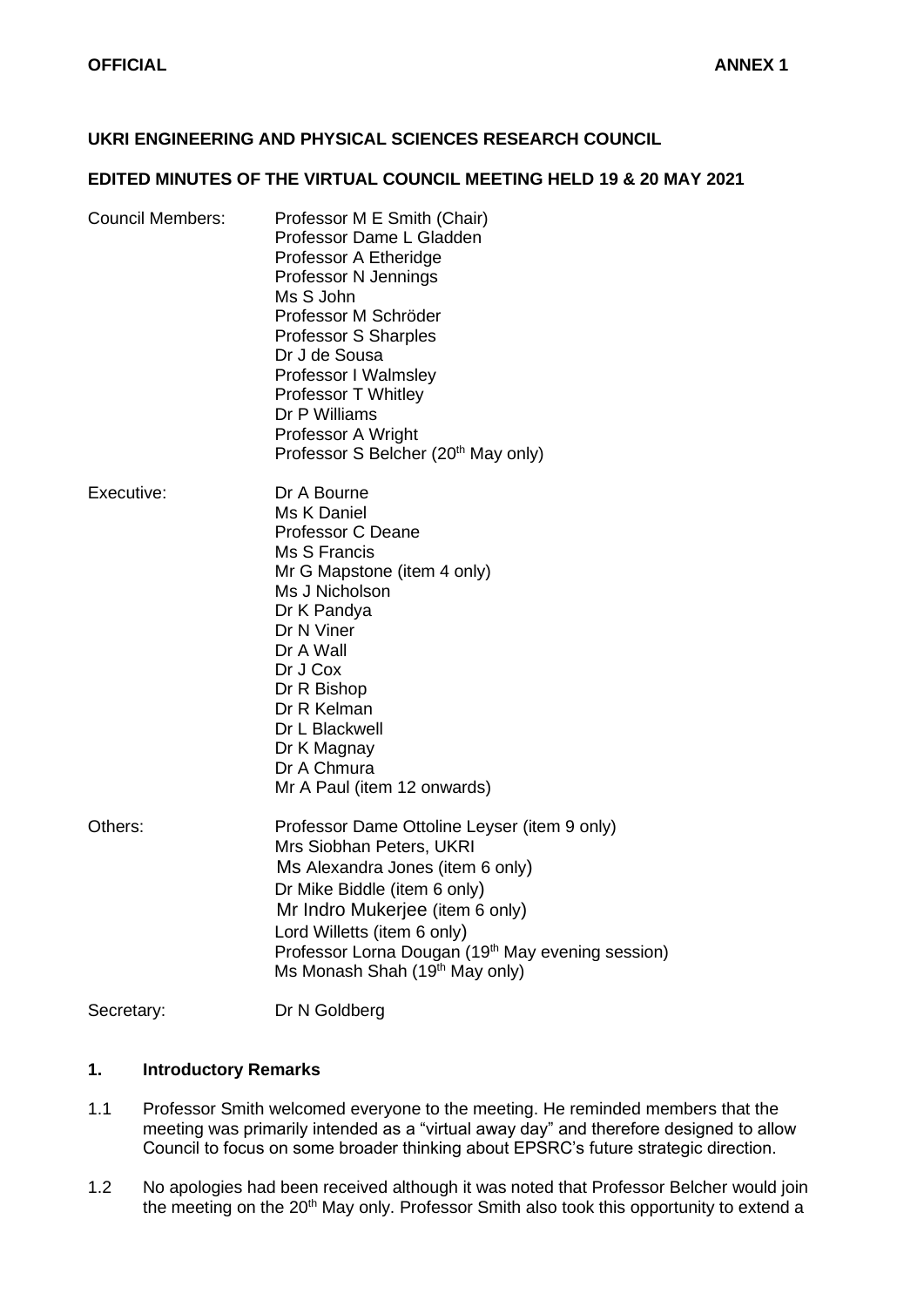special welcome to Monisha Shah who had recently been appointed as the SIM for AHRC Council and who would be attending attend this meeting in an observer capacity. He said that there were also a number of other attendees expected during the two-day meeting:

- Alexandra Jones, Director of Science Research and Innovation BEIS.
- Mike Biddle, Programme Director, Industrial Strategy Challenge Fund, Innovate UK
- Indro Mukerjee, the newly appointed CEO of Innovate UK.
- Lord Willetts, President of the Resolution Foundation and UKRI Board Member.
- Professor Dame Ottoline Leyser, UKRI CEO.
- Professor Lorna Dougan, Leeds University**.**
- 1.4 Professor Smith took this opportunity to congratulate Professor Sharples on her appointment as CSA for DfT and Professor Jennings on his appointment as VC for Loughborough and wished them well in their new positions.
- 1.5 There were no new declarations of interest from Council members.

# **2. Draft Minutes of the Meeting on 10 March 2021**

2.1 Council **agreed** the record of the last meeting.

## **3. Actions and Matters Arising**

- 3.1 There were four actions from the last meeting. Council noted those that were completed and those that were in-hand. Council received the following specific update on actions 4.7 and 5.2:
	- i) Minute 4.7: Council agreed to cover this as part of the Executive Update.
	- ii) Minute 5.2: Council briefly received feedback from those Council members who had participated in the meeting with Ms Emma Lindsell regarding the Government's emerging Innovation Strategy.

## **4. Executive Update (EPSRC 08-21)**

- 4.1 The Executive Update paper covered a number of items, however, the SR settlement and allocations for the current year were the main topics for discussion under this item.
- 4.2 Mrs Peters, UKRI Chief Finance Officer, began by summarising the outcome of the SR settlement for F/Y 21/22. **Minute not included as contains exempt material, at the time of publication, under the terms of the Freedom of Information Act 2000.**
- 4.3 Mr Mapstone then provided an overview of the current and future financial position for EPSRC arising from the SR settlement. It was agreed that it would be helpful to circulate Mr Mapstone's slides after the meeting.

# **ACTION: Dr Goldberg**

- 4.4 Professor Smith thanked Mrs Peters and Mr Mapstone for their comprehensive updates which provided clarity on a complex financial environment. **Minute not included as contains exempt material, at the time of publication, under the terms of the Freedom of Information Act 2000.**
- 4.5 Dr Bourne then provided Council with an update on ODA funding given the Government's recent policy changes. He outlined the UKRI approach for dealing with the immediate impact noting that UKRI were not permitted to make good the shortfall. Finally, he provided a brief update on progress in establishing the process for associating to the Horizon Europe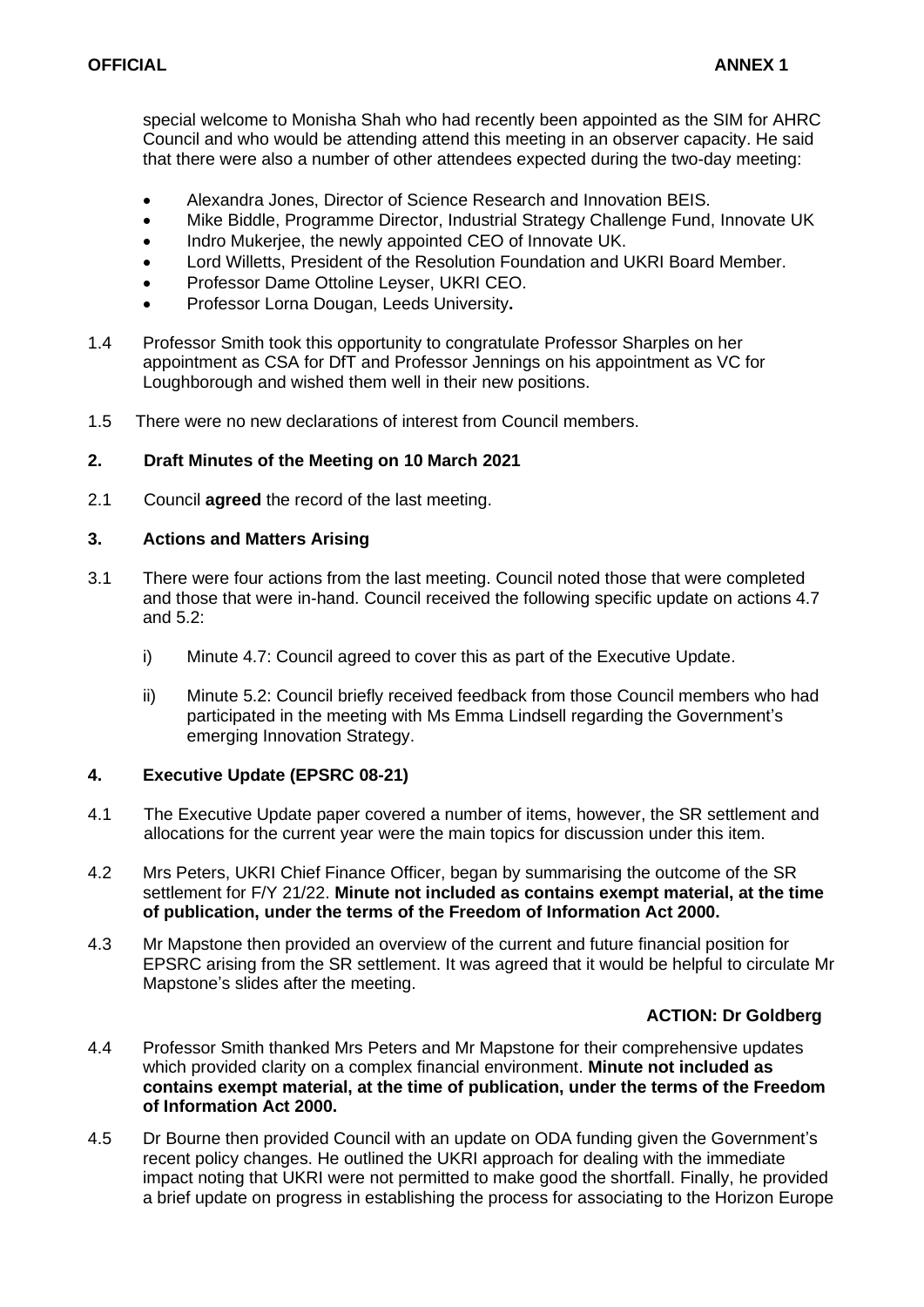Programme. Council agreed that it would be important for UK academics to engage quickly with the new Programme and that they should be encouraged to participate in the capacity as assessors. It was agreed that this was something that EPSRC should promote as part of their regular HEI briefings.

#### **ACTION: Dr Bourne**

4.6 Council **noted** the update.

#### **5. Biannual Review of Delivery Plan Priorities**

- 5.1 Dr Bourne introduced this paper which set out highlights across the 12 Delivery Plan priority areas. He reminded Council that they had last reviewed 6 priority areas in detail at the October meeting and that Council would therefore focus on the remaining 6 areas: Healthy Nation, Resilient Nation, Excellence in Research, ED&I, Accelerating Impact and Public Engagement. He said that the aim of this session was to (1) ensure Council have a clear view of progress against our Delivery Plan, (2) increase Council's awareness of our best case studies across 6 of our 12 Delivery Plan Priority Areas, and (3) elicit Council's help in thinking about future direction. Council then broke out into smaller groups to review the 6 areas in detail.
- 5.2 When Council reconvened it briefly reflected on the session. Council welcomed the progress that had been made in taking forward the Delivery Plan priorities. In particular it noted the richness of the case studies presented and thanked those staff who had been involved in compiling them. They unanimously agreed that these case studies provided the basis for a compelling story about how EPSRC-sponsored research can deliver. **Minute not included as contains exempt material, at the time of publication, under the terms of the Freedom of Information Act 2000.**

## **ACTION: Dr Bourne**

#### **6. Innovation Strategy**

- 6.1 Professor Smith welcomed Alexandra Jones (BEIS), Indro Mukerjee (IUK) and Mike Biddle (IUK) who were attending for this item. He said that Lord Willetts would join the meeting at 4pm. Indro Mukerjee, the newly appointed IUK CEO, took this opportunity to say a few words of introduction before the session began in earnest. He particularly emphasised the importance of the need for a dynamic and effective partnership between IUK and EPSRC.
- 6.2 Dr Chmura introduced the session and said that the main focus would be on the Government's emerging Innovation Strategy and to explore how EPSRC might best engage with the Strategy and be part of an integrated response across UKRI.
- 6.2 Alexandra Jones began by providing an introduction to the Innovation Strategy and its relationship to SR21. She then briefly set out how BEIS see the Engineering and Physical Sciences (EPS) research base contributing to the Innovation Strategy. Mike Biddle then provided an overview of how IUK intended to work with the emerging strategy. Finally, Lord Willetts provided his views as a Board member on how UKRI, in particular EPSRC and IUK might interface with the Strategy.
- 6.3 The discussion that followed was wide ranging. Some of the main areas discussed were:
	- i) The important role that HEIs will have in taking the Innovation Strategy forward and how they might be incentivised to do so.
	- ii) The role of big business and enhancing the interactions between them and the academic base.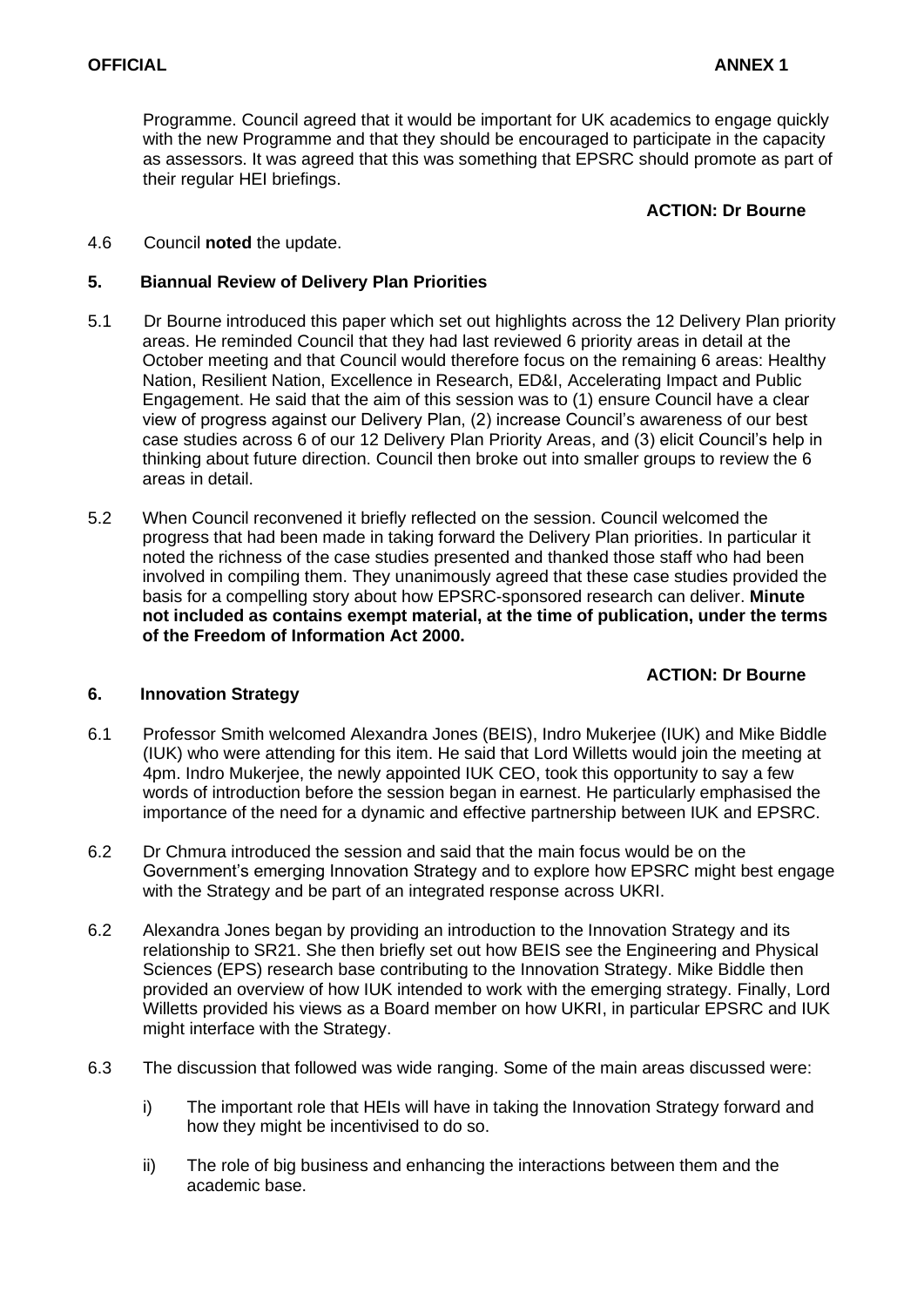- iii) The development of translational research as a discipline in the UK and in particular providing academics with an environment for establishing meaningful and enduring relationships with big business.
- iv) The need to identify research areas of mutual interest to Government and industry in order to create co-funding.
- v) The importance of identifying and understanding the differing mind sets, drivers, challenges and barriers between all of the players to ensure the commercial viability of the outputs so that the UK economy ultimately benefits.
- vi) The interaction between the "missions" and the "technology families" (in the Government's draft Innovation Strategy) and how they will interact and link up.
- vii) Creating a regulatory environment that allows innovation and related investment to take place.
- viii) The notion of "technology sovereignty" the tension/balance between international competition, security, collaboration and prosperity.
- ix) Establishing the appropriate topology between "vertical missions" and "general purpose enabling technologies".
- 6.4 Professor Smith closed the session by thanking all of the participants for an engaging and thought-provoking discussion and said that he hoped that this represented the beginning of a longer conversation. With that in mind he particularly welcomed the proposed regular meetings between IUK and EPSRC Executive going forward.

#### 6.5 **Minute not included as contains exempt material, at the time of publication, under the terms of the Freedom of Information Act 2000.**

## **7. Guest Speaker: Professor Lorna Dougan, University of Leeds**

- 7.1 Later in the evening Council reconvened and were joined by Professor Lorna Dougan who provided a presentation on her research activities, principally as an Engineering Engagement Champion.
- 7.2 Council welcomed the thought-provoking presentation which prompted considerable discussion.
- 7.3 Finally Professor Smith thanked Professor Dougan on behalf of Council for finding the time to attend the meeting and for her excellent, insightful presentation.

## **DAY 2: 20 MAY 2021**

## **8. Reflection on the Previous Day**

- 8.1 Professor Smith welcomed Council members to the second day of this meeting. He briefly took this opportunity to invite members to reprise and reflect on the outcome from Day 1 discussions, principally the Innovation Strategy Session.
- 8.2 Council agreed that the overall tenor of the discussions from the first day had been positive, thought provoking and indeed uplifting. In particular it welcomed the richness of the case studies presented as part of the Delivery Plan review. It agreed that these provided the basis for a compelling story about how research can deliver, but recognised that further work was required to tailor the messages for the various audiences. Council felt that the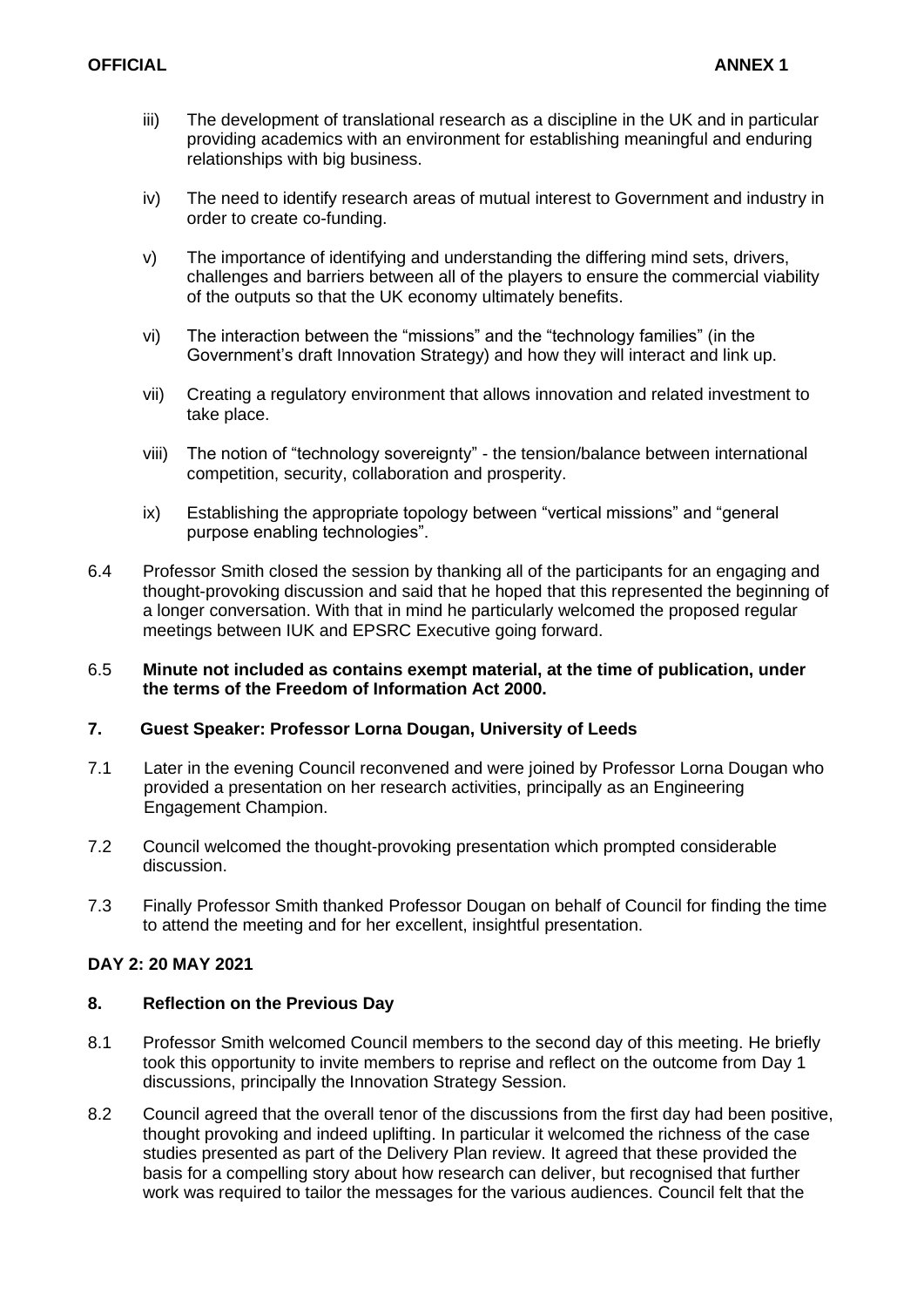discussion about the Innovation Strategy had been greatly facilitated by the participation of the guests, as well as the positive inputs from Council's business representatives. Council recognised that EPSRC still needed to understand how it should position itself with IUK and also Research England (RE) both of whom have a slightly different focus. It agreed that it is extremely important to take the opportunity to forge and develop new relationships with both.

# **9. EPSRC Focus for the Future**

- 9.1 Dr Pandya introduced this session which drew on the previous day, especially the Innovation Strategy session, the other government and UKRI strategies being developed, and the EPSRC vision. He explained that the aim of this session was to obtain Council input to EPSRC's plans for the next 5 years to inform SR21 and the next delivery plan. The task therefore was to ask Council which elements of the existing SR content would be most compelling in the forthcoming SR and those elements which have a longer-term focus?
- 9.2 Council then broke out into smaller groups to consider each of these specific questions. This was followed by a short plenary session.

#### 9.3 **Minute not included as contains exempt material, at the time of publication, under the terms of the Freedom of Information Act 2000.**

9.4 Dr Pandya closed the session by setting out some of the next steps and said that this would involve writing up and summarising the outputs from the breakout sessions. He added that the Executive intended to set up a small sub-group of Council members to help scrutinise and steer the inputs to SR21.

# **ACTION: Dr Pandya**

## **10. Meeting with UKRI CEO**

- 10.1 Professor Dame Ottoline Leyser, UKRI CEO, attended Council for an hour-long discussion session. This was part of an annual schedule of meetings with the UKRI Councils. After a brief introduction Professor Leyser began by reflecting on the outcome of the recent SR settlement and the preparation underway for the next SR. **Minute not included as contains exempt material, at the time of publication, under the terms of the Freedom of Information Act 2000.**
- 10.2 There followed a roundtable discussion covering a number of broad topic areas including:
	- i) The UK research ecosystem in the context of the levelling up agenda and the respective roles of HEIs, LEPs, local business and others, and the importance of UKRI facilitating better connectivity between the main players.
	- ii) ED&I, the concept of "team science" and the recently announced review of the role of PIs in critical mass projects and plans for other possible UKRI interventions. This was particularly welcomed by Council.
	- iii) Developments associated with the creation of ARIA and in particular how the challenge focus might impact on the future of the Industrial Strategy Challenge Fund (ISCF) programme.
	- iv) **Minute not included as contains exempt material, at the time of publication, under the terms of the Freedom of Information Act 2000.**
	- v) The aims of the recently announced review of research bureaucracy and UKRI's participation in this. **Minute not included as contains exempt material, at the time of publication, under the terms of the Freedom of Information Act 2000.**